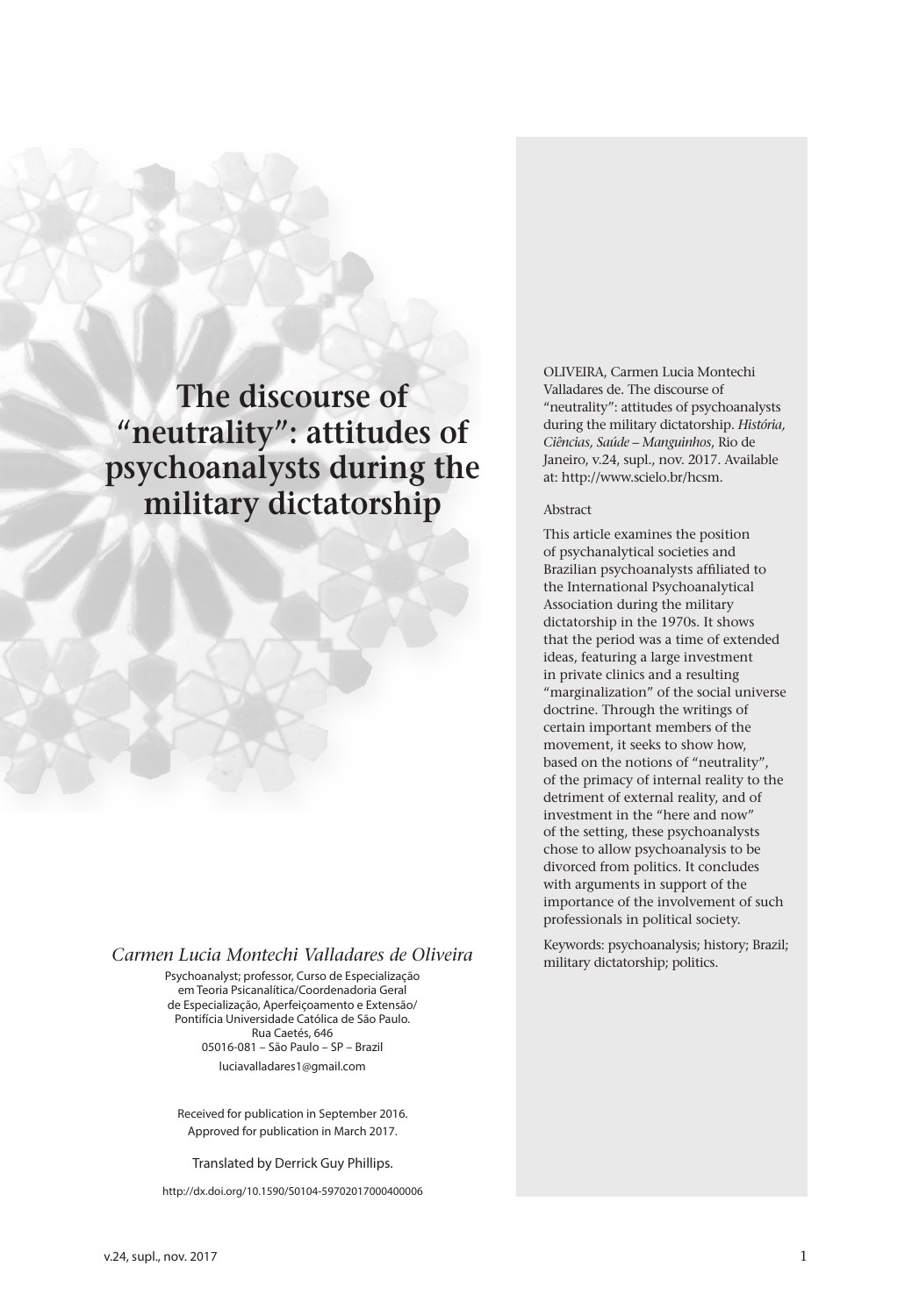$A$ <sup>t</sup> the time of the coup which installed a military dictatorship in Brazil in 1964, the psychoanalysis movement was represented by four societies with their respective training institutes, recognized by the International Psychoanalytical Association (IPA), and established in three major cities: São Paulo, Rio de Janeiro and Porto Alegre, each one affected by a particular process of institutionalization and with different characteristics.

The early years of free experimentation, of friendliness, of hostility and of adherence to dogma had been definitively left behind. Half a century had passed from the days of the clinic that started in 1910, from the observation of hysterical patients interned in the Santa Casa de Misericórdia do Rio de Janeiro, examined in the first university thesis inspired by psychoanalysis and submitted to the Faculdade de Medicina (Pinto, 1914). Also in the past were the times of important public health programs in the field of child mental health, the 1930s when child clinics were opened in Rio de Janeiro and in São Paulo (Oliveira, 2009). The first initiative, the project of Arthur Ramos, attended around two thousand children in four years, while the second, the Child Guidance Clinic (Clínica de Orientação Infantil), which operated for more than thirty years in São Paulo, contributed towards the consolidation of the progress of psychoanalysis in the social sphere, even though it was used as a preventive method to "cure" behavioral deviations, in the context of a curative conception of mental health (Oliveira, 2012). These had been the first years of a clinic sustained by the arrival of social medicine and inspired by a reading of the primary Freudian topic, the strengthening of the ego to the detriment of the id.

While the 1950s were marked by the foundation of institutions, the decade that followed was characterized by the consolidation of society life. The first events (seminars, meetings, conferences) date from this time, and preceded the creation of a national body, the Brazilian Psychoanalytic Association (Associação Brasileira de Psicanálise, ABP) in 1967 and the launch of the *Revista Brasileira de Psicanálise*. The decade was also marked by the active participation of analysts in international meetings, mainly in Latin America, following the creation in 1960 of the Coordinating Committee of Psychoanalytic Organizations of Latin America (Conselho Coordenador das Organizações Psicanalíticas da América Latina, Copal), bringing together all the psychoanalysis societies in the region affiliated to the IPA.

And it did not stop there. The 1960s were also the years in which the theoretical and clinical parameters were laid down which would guide the practice of these institutions over the next decades, namely the theories of Melanie Klein, aided by the writings of Wilfred Bion, under the direction of Frank Philips. A member of the first generation of analysts trained in Brazil, on the couch of Adelheid Koch in 1939, nine years later Philips established himself in London, in 1948, where he was analyzed by Melanie Klein and afterwards by Bion, at the same time as he became a reference point for those Brazilians who crossed the ocean in search of training. On returning to Brazil in 1969, he set himself up in São Paulo, where he soon imposed his way of thinking and became the supreme authority, the "analysts' analyst". He was also responsible for the arrival of Bion in Brazil, whose success in interventions allowed him to escape the ostracism which had led him to change London for the USA.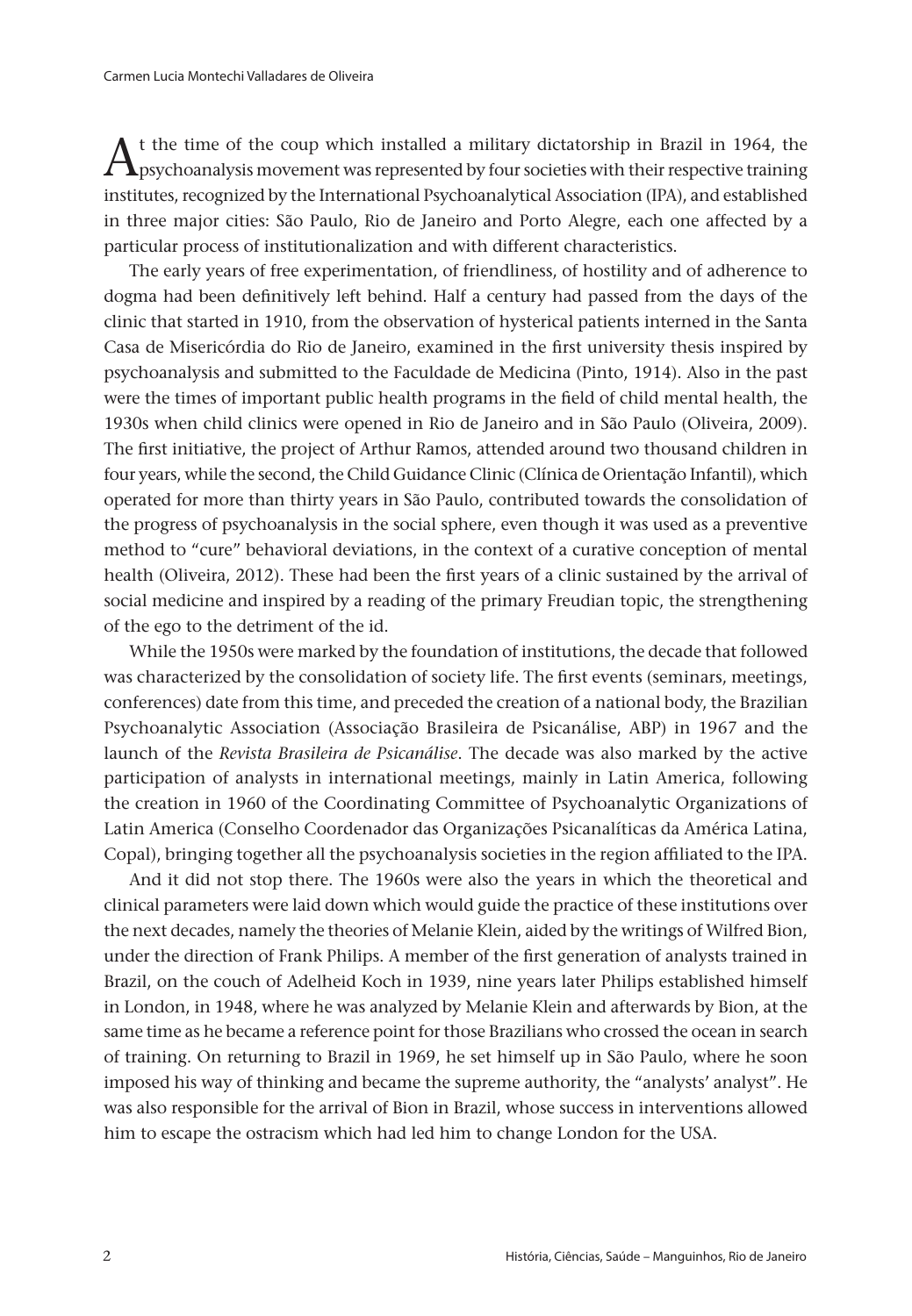# **The 1970s and the boom in psychoanalysis in Brazil**

It should be remembered that at that time the IPA institutions, internationally recognized and enjoying credibility and prestige as they penetrated university and intellectual circles, were dominated by personalities from the medico-psychiatric world, particularly in Rio de Janeiro and Porto Alegre, with the addition in São Paulo of psychologists, sociologists and philosophers. With the demand for training and treatment contained, it was a time of expansion and commemoration, particularly in the São Paulo society which, from 1970 onwards moved to set up a group of analysts in Brasilia and another in Ribeirão Preto, while the two institutions of Rio de Janeiro, the Brazilian Psychoanalytic Society of Rio de Janeiro (Sociedade Brasileira de Psicanálise do Rio de Janeiro, SBPRJ) and the Rio de Janeiro Psychoanalytic Society (Sociedade Psicanalítica do Rio de Janeiro, SPRJ) soon afterwards formed the psychoanalytical nucleus of Recife, in 1975.

Considering themselves the practitioners of "true psychoanalysis", they imposed themselves on the market, taking on other institutions which were timidly emerging outside the domination of the IPA. As well as psychotherapeutic practices such as psychodrama and Reichian procedures, which increased during the 1980s in Rio de Janeiro (Russo, 1993) and in São Paulo, there was also the movement founded by Igor Caruso. Inspired by phenomenology from the 1950s onwards, Jesuits and Catholic intellectuals of Rio Grande do Sul followed Caruso and set up Deep Psychology Circles (Círculos de Psicologia Profunda), which in the 1970s expanded to Belo Horizonte and Recife (Gageiro, Torrossian, 2014).

These expansionist and monolithic ambitions for the spread of psychoanalysis only began to be contained with the arrival of psychoanalysts from Argentina fleeing the military tyranny, many of them former students of Oscar Mazzota, who brought with them a Lacanian interpretation. They came to join, and also compete with, Brazilian followers of Lacan who, since the beginning of the 1970s, had sought to introduce this school of thought to universities in important centers such as Rio de Janeiro, São Paulo, Campinas, Recife, Brasília, Porto Alegre and Belo Horizonte, founding institutions in some cases even before the IPA societies. They were in general young intellectuals returning from periods spent in France, whether through voluntary exile or on account of cultural or academic travel. The founders included Luís Carlos Nogueira, Durval Checchinato, Jacques Laberge, Ivan Correa, Betty Milan, Magno Machado Dias, Luís Olyntho Telles da Silva and Paulo César d'Ávila Brandão. One might say that the doctrines of Lacan emerged as an answer, on the one hand, to the demand for training produced by the extraordinary growth of courses in psychology in Brazil (the profession being regulated between 1962 and 1964) and, on the other, following the course of the reception of such doctrines in Latin America.

# **A clinic for the rich, a promising career**

At the same time, the affiliates founded under the aegis of the IPA flourished. They became rich as they introduced analytical listening, with its tradition of social clinics, to a new customer base with considerable spending power, originating in the enlightened bourgeoisie or socially mobile classes keen to experience psychotherapeutic treatment. During this period,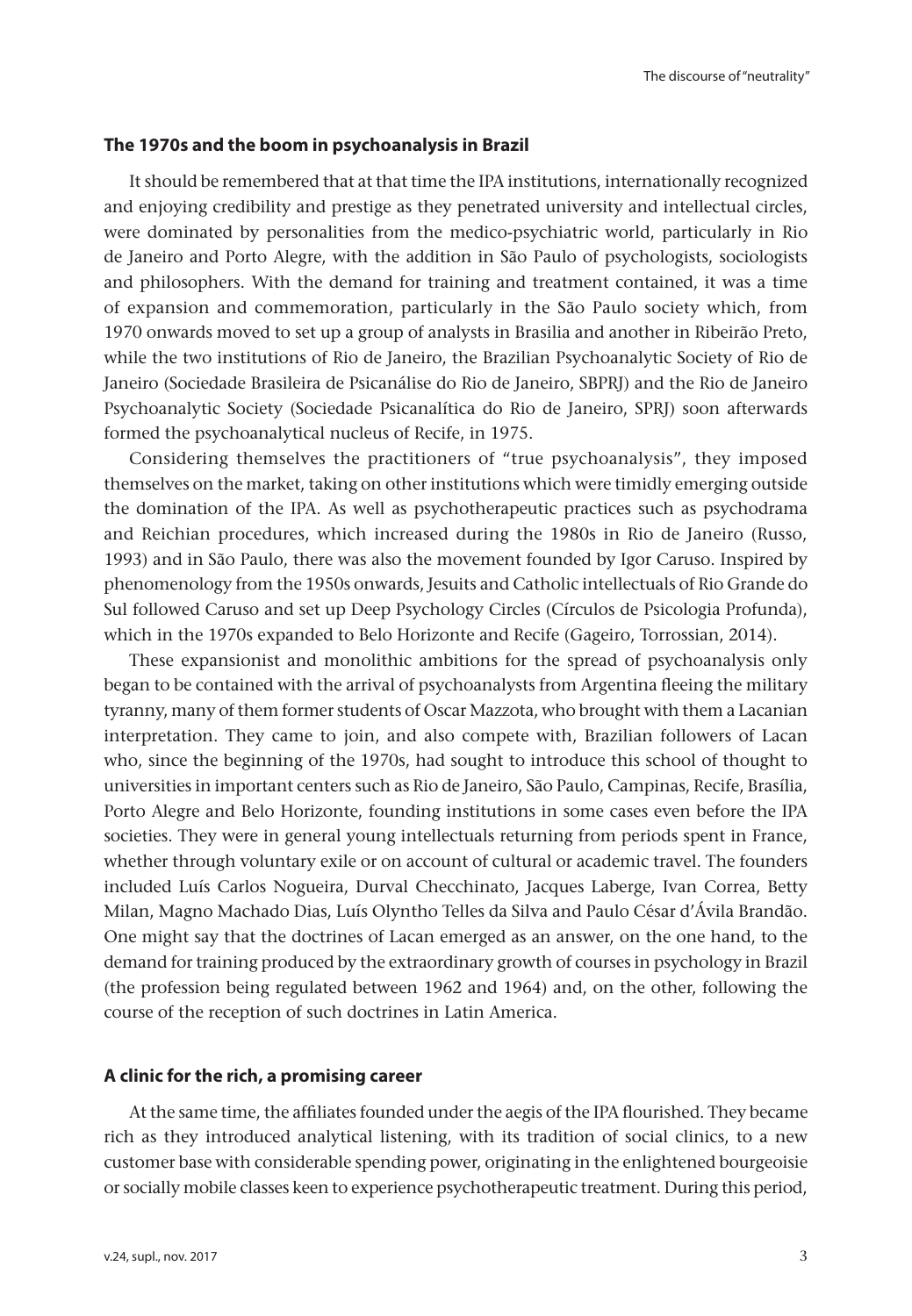one of the rare exceptions was the project developed in the vicinity of the shanty town of Cabrito's in Rio de Janeiro which, founded in 1973 by a group of 14 psychoanalysts led by Kattrin Kemper, treated in the main a lower middle-class population (Ferreira, 1986).

Various factors explain this increase in the demand for treatment, such as the new make-up of the clientele, both from the economic, as well as the cultural, scientific and technological point of view, notably during the most repressive period of the military dictatorship under general Médici (1969-1974). They resulted largely from the ambitious economic projects, in which investment priority was given to the industrial sector, to the detriment of social investment in health, education and infrastructure, leading to a concentration of wealth which in turn emphasized social inequalities, with the impoverishment of the waged and low-income sections of society (Skidmore, 1988). These were economic factors from which psychoanalysis benefited, along with various other disciplines and professions, not necessarily liberal.

Generally speaking, it can be said that the move to the clinic by this social class which represented the beneficiaries of the so-called "economic miracle", even though elitist, intellectualized and often politicized, was also the result of events which occurred in the major urban centers and constituted the so-called "cultural revolution", which characterized the generation of the 1960s and marked the second half of the twentieth century in the western world. Among other things, it made possible the relaxation of moral values and the emergence of new customs and feminine conquests, which resulted in substantial changes to the traditional family and to sexual habits, at the same time as it provoked an identity crisis of extraordinary proportions (Russo, 2012).

In such a complex situation, by privileging the moneyed classes, psychoanalysis became, for the generation of analysts arriving in the market, a promising career. It was both the possibility of being enrolled in an international organization, the IPA, and being able to depend on a clientele prepared to pay for the privilege of lying on the couch of these analysts, mainly to be analyzed by the so-called "barons of psychoanalysis", which made some of them charge their fees in dollars. As shown by the work of Candiota (1976), in the middle of the 1970s, the candidates affiliated to the Brazilian Psychoanalytical Society of São Paulo (Sociedade Brasileira de Psicanálise de São Paulo, SBPSP) represented the highest social layer, corresponding to 0.2% of the active population of the richest state in Brazil.

Thus, particularly in São Paulo, this new generation, uninterested in the subject of madness and emphasizing the private clinic intended for neurotics, was consolidating the image which still grips the imagination of society today, that of psychoanalysis as a "clinic for the rich". This is the case even though, as everywhere else, its dominance is threatened by the growth of medicalization and the advance of cognitive behavioral therapies.

# **In São Paulo, the stigma of a "right wing clinic"**

At the end of the 1960s, arising out of the ideological split which was a feature of political thought, the "choice of the rich" was accompanied by the image of a clinic identified as "reactionary", "bourgeois", "right wing". In other words, the left in Brazil adhered to Stalinist principles established from 1927 onwards, under which psychoanalysis was gradually criticized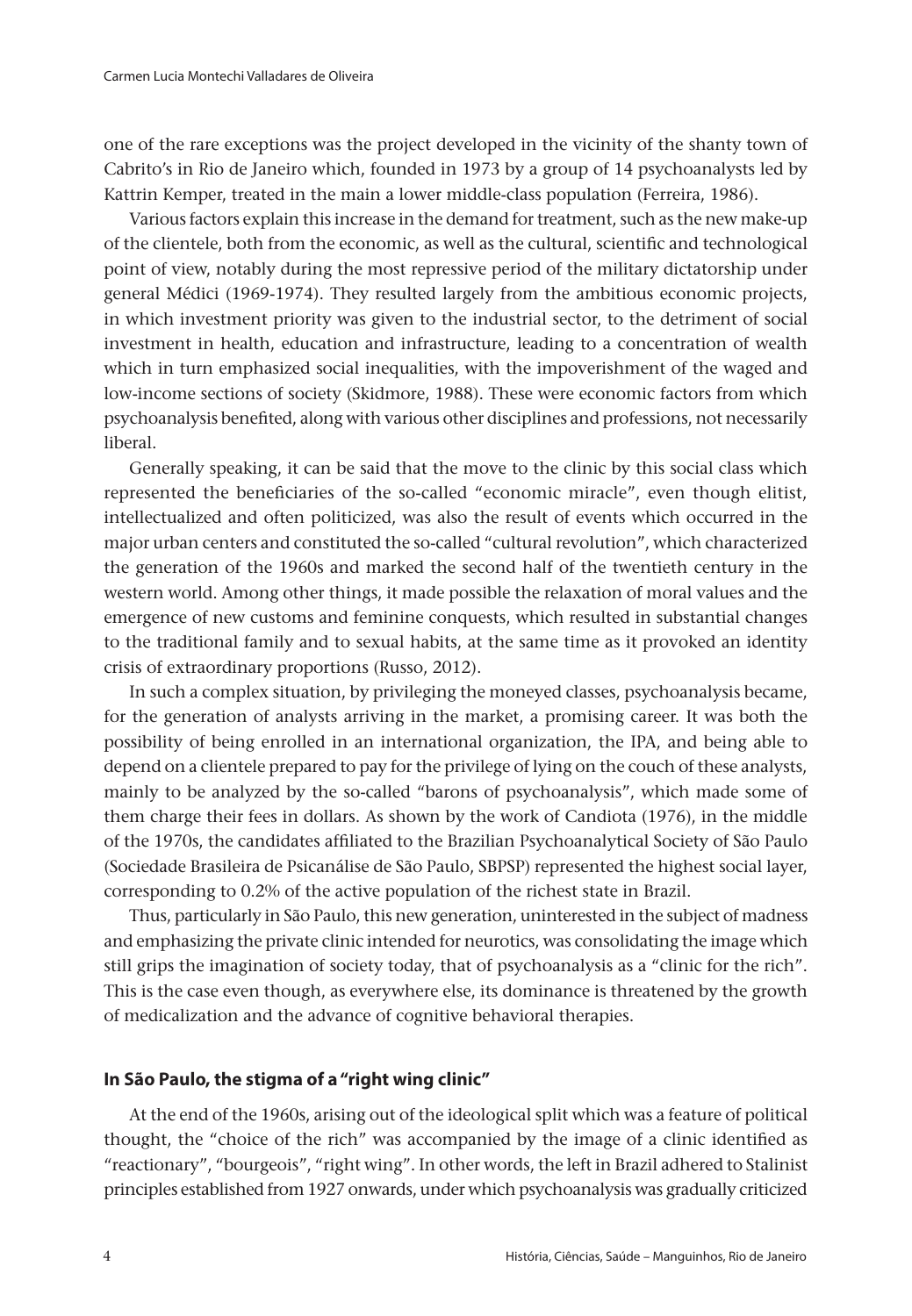and condemned in the USSR, until it was outlawed and condemned as a bourgeois science in the 1940s (Roudinesco, Plon, 1998, p.673-677). A clear example of this conflict occurred within the clinic of the Faculty of Psychology of the Universidade de São Paulo (USP), notably in the confrontation with views such as those of Iara Iavelberg. A psychology graduate, this well-known militant of the extreme left labelled the prevailing theories elitist and alienating and the psychoanalysts as reactionaries, preferring, like many of her generation, the ideas of experimental psychology. To which the founder of psychoanalysis in São Paulo and clinical professor, Durval Marcondes, replied: "They want to employ Skinner on the rats of Mao Tse-Tung" (Botelho, 1989, p.20).<sup>1</sup> The situation worsened with the arrest of Iara immediately after her appointment as assistant professor to the chair of professional guidance in 1968. Marcondes refused to take any political step to defend Iara, including the signing of a petition demanding her release (Oliveira, 2005, p.176). Tension between the two groups reached a climax, leading to the dismissal of psychoanalysts from the clinic. As for Iara Iavelberg, once she was released she joined the clandestine opposition and took part in the armed struggle alongside her partner, Carlos Lamarca. She died in an ambush by the organs of political repression in 1971. In a tribute by the Institute of Psychology of USP, the academic center currently bears her name, while the clinic-school was named after Durval Marcondes.

Although it is known that in the early years of the dictatorship, certain important persons in the movement held conservative views, some even showing sympathy for the coup of 1964 (Oliveira, 2005), we are not aware of any evidence of direct collaboration with the regime. In the present state of historiographical research, it can be stated that no psychoanalytical institution was persecuted during the period. No society, whether or not affiliated to the IPA, came under pressure to denounce its members, and no analyst was persecuted, arrested or tortured for activities linked to the practice of psychoanalysis or for anything involving a breach of professional confidentiality. Similarly, psychoanalysis was never identified by the military as a "subversive or revolutionary" practice, as was the case with a number of leftist analysts in Argentina, who from 1976 onwards felt obliged to take the road to exile (Plotkin, 2012).

# **The rejection of political realities in the clinic**

During the 1970s, while the country was passing through a period of violent repression, the official line, in a distortion of reality, showed signs of living on a "fantasy island". Some, such as the president of SBPRJ, the Rio-born Walderedo Ismael de Oliveira, even maintained that "we should remember that we live and work in an immense geographical area, of great importance socially and economically, which is at present passing through a moment of an awakening and a search for its high destiny" (Oliveira, 1974, p.426), and went on to argue that psychoanalysts had "a duty to collaborate fully with those forces which might ensure the continuity of cultural progress, the survival of humanity and the happiness of future generations" (p.426).

The then president of Copal (1972-1974) and active member of the Porto Alegre Psychoanalytical Society (Sociedade Psicanalítica de Porto Alegre, SPPA), David Zimmerman (1974, p.418), argued that in order to attain that "high destiny" it was necessary to confront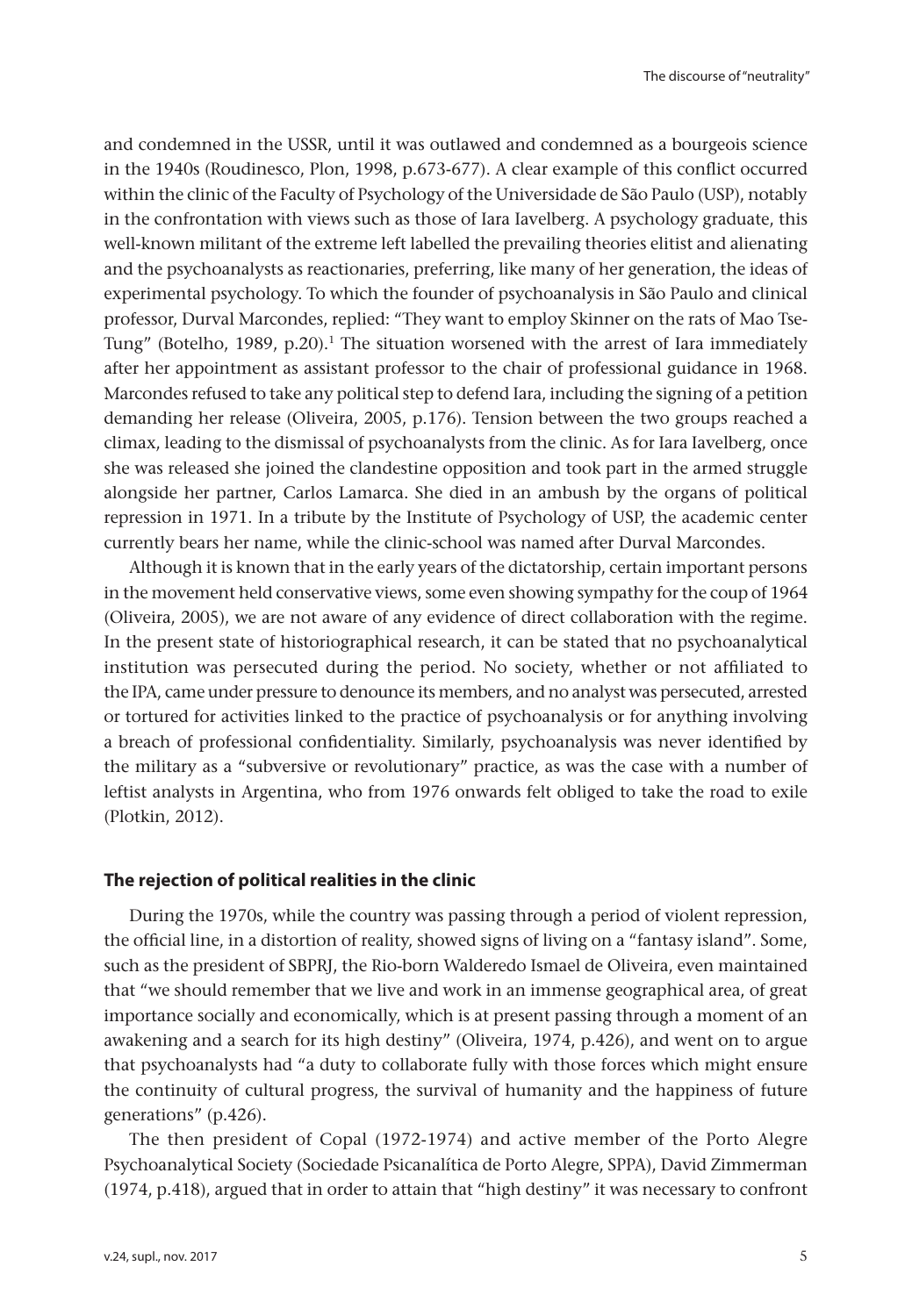"certain problems", such as "disagreements and dissent", conflicts involving a "struggle for power", or even those "more serious" matters involving "damage resulting from prolonged contamination of the psychoanalytical environment due to infiltration by political ideologies". This was the tone of the speeches which opened the tenth Latin American Congress of Psychoanalysis, held at Rio de Janeiro in 1974, given in the presence of local political leaders and 337 participants from IPA institutions in Brazil, Argentina, Uruguay, Mexico, Chile, Venezuela and Peru, as well as representatives from Portugal, the USA, France and Australia.

In a Latin America ruled by dictatorial regimes, there was no shortage of "problems" of a political nature with their echoes in the world of psychoanalysis, such as the case of the psychoanalyst Marcelo Viñar (1992), who was arrested and tortured after his consultancy and home had been invaded by the Uruguayan government in 1972; or the attitude of "negation" adopted by the Chilean Psychoanalytic Association towards the coup which overthrew President Allende in 1973 (Vetö Honorato, 2013), and even the effects of the split of the Plataforma group in Argentina which occurred in 1971.

In Brazil, the "problem" was the presence of the torturer Amílcar Lobo in the psychoanalytical circles of Rio de Janeiro. As a doctor in the First Battalion of the Army Police (Primeiro Batalhão de Polícia do Exército) between 1970 and 1974, Lobo worked in the Operations and Intelligence Department, Center for Internal Defense Operations (Departamento de Operações e Informações, Centro de Operações de Defesa Interna, DOI-Codi), at the same time as doing his SPRJ training, where he was analyzed by the analyst and principal spokesman for the group, Leão Cabernite. In 1973, having been denounced at local and international levels of the IPA, as well as by other psychoanalysis institutions in Europe, who demanded explanations, he was forcefully defended by his analyst and by representatives from the institutions involved in the process. For Zimmerman, for example, the accusations were "false and without any foundation", or even "the outcome of unfounded rumors", and the "case" was nothing more than "slander", "rumors intended to destroy an institution which is growing and developing" (quoted in Sério, 1998, p.470). As a result, silence enveloped the case, while the person who had denounced him, the analyst Helena Besserman Vianna (1994), suffered persecution and repression. Amílcar Lobo remains the only known case of an analyst complicit in the repression.

Despite the fear of "contamination" by leftist trends in society life, it may be affirmed that the institutions concerned included members and candidates identified with both the right and the left, or democrats. At the present point of historiographical research, an ideological position never constituted an obstacle to entry or membership of such institutions.

It remains a curiosity, however, to note how some of the assumptions which supported the theoretical interpretation and clinical hegemony of psychoanalysis during this grave period in the political life of Latin America served as a defense in keeping them "protected", "neutralized" from the "dangers" which external reality might represent. After all, reverting to the speeches given in 1974 by the illustrious representatives of the Brazilian IPA, what "high destiny" could a nation or a region have under the aegis of dictatorial regimes? What kind of "collaboration" could a discipline founded on the principle of free speech offer to governments whose watchwords were silence, fear and terror?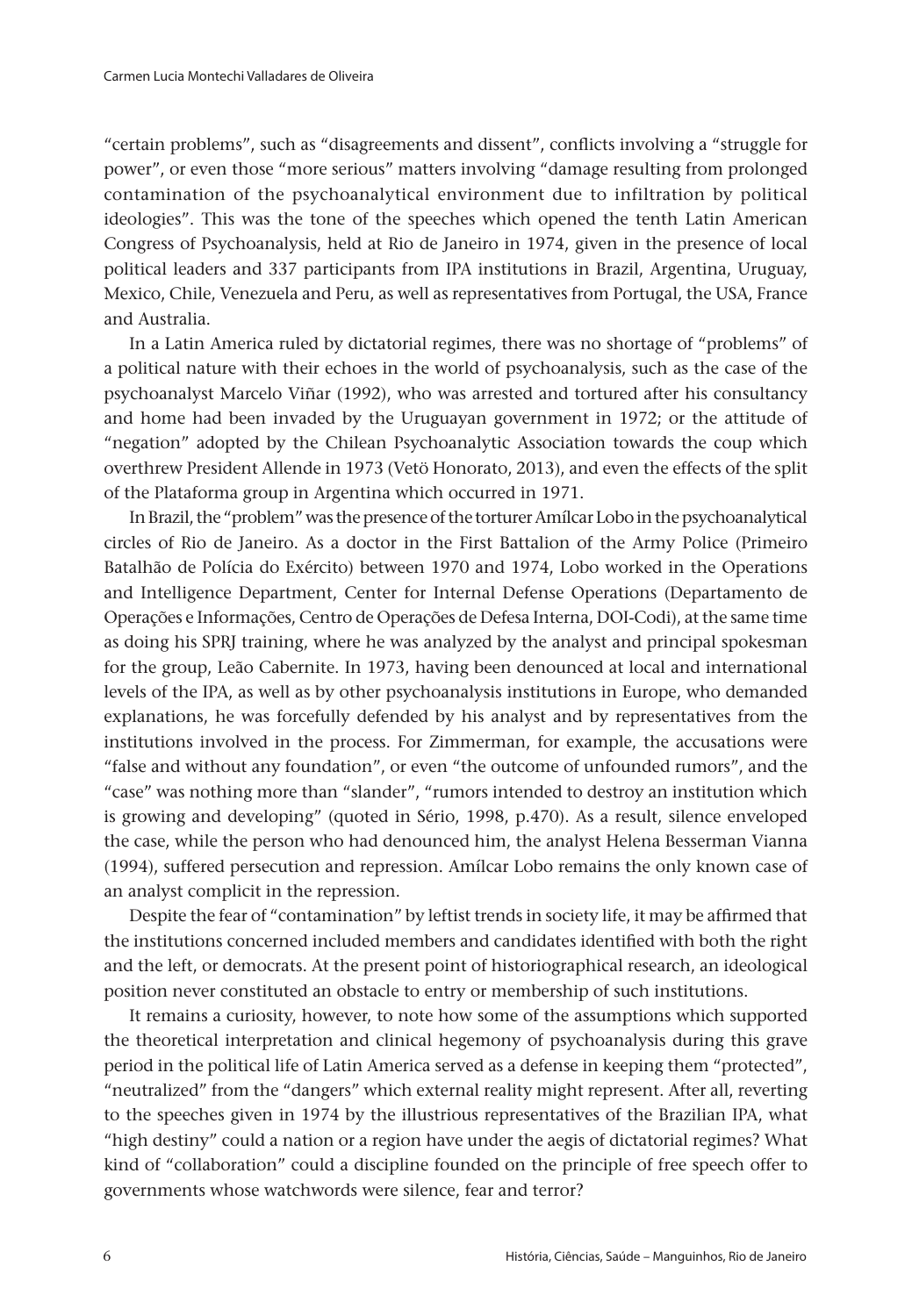## **Dominated by the discourse of neutrality**

Although we cannot speak of an unmistakable direction, either of a theory of psychic life, of analytical listening, or in understanding its relationship with social life, or even of a collaboration of Brazilian institutions with the military regime, we can however find in the documents and publications traces of the theoretical concepts which predominated in IPA institutions and which served as support for a clinic which seemed divorced from social and political matters.

It should be remembered that this period was not only one of generational but also theoretical-clinical renewal, particularly in São Paulo. It was when the founders, with their differing interpretations of Freud, passed on the baton to the generation that, under the dominant influence of Frank Philips, imposed a single way of thinking. This was an interpretation which emphasized the "depressive position" of Melanie Klein, combined with the ideas of Wilfred Bion, among others, on the importance in the transference relationship of the perception of the quality of the depression as a means of accessing the psychic reality. To reach this "refinement of listening" however, the analyst needs to "eliminate memory and any desire in relation to the patient, because otherwise we will be in an extremely disadvantageous position" (Philips, 1997, p.55). It was a time in which the maxim "here and now" ruled, as the expression of a doctrine which takes the past as "memory stripped of emotion" and the present as a place for "verifying the theories of the analyst on his objects" (Ottalagano, Szterling, Szterling, 1973, p.331). From the point of view of technique, he considered that the analyst, making use of his "intuition", should adopt "the discipline of suspending as far as possible all desire, all need for remembering" (Philips, 1997, p.117). "Without memory, without desire" was, therefore, the other maxim which served to justify the exclusion of external reality from the setting. This was one way for the analyst to avoid being "contaminated" and therefore, according to Philips (1997, p.84), being capable of capturing the "psychic reality" and of "interpreting the unknown in the patient as something distinct from the already known".

Generally speaking it can be said that in this conception the main idea was that, although the psychoanalyst is a "social being", and therefore prevented from freeing himself totally from his "political ideologies", as well as from "transferring to the patient an ideological thought", he should make every effort to "disengage himself" from these "dangers", "to escape as far as possible from his social reality", as an important representative of this thinking, Virgínia Bicudo (1972a, p.1; 1972b, p.289), used to say.

It needs to be stressed that this idea, said to be "neutral", of prioritizing the setting, was not only advocated by analysts of a conservative tendency. Hélio Pellegrino also, then a leftist militant, although he maintained that "all clinical practice, like all social practice, is political", argued that, during the session, "we must put reality in parentheses so that it does not disturb us with its rumblings". For him, the "trickery" of the analyst lay in "generalizing his apolitical attitude outside the consulting room" (cf. statement to Mello, 1982, p.186).

In fact, founded in the discourse of neutrality and silence, the rejection of political reality was not restricted to the setting. In the institutions of São Paulo it found support in the constitution of the SBPSP, which allowed the board to reject any demand for solidarity. This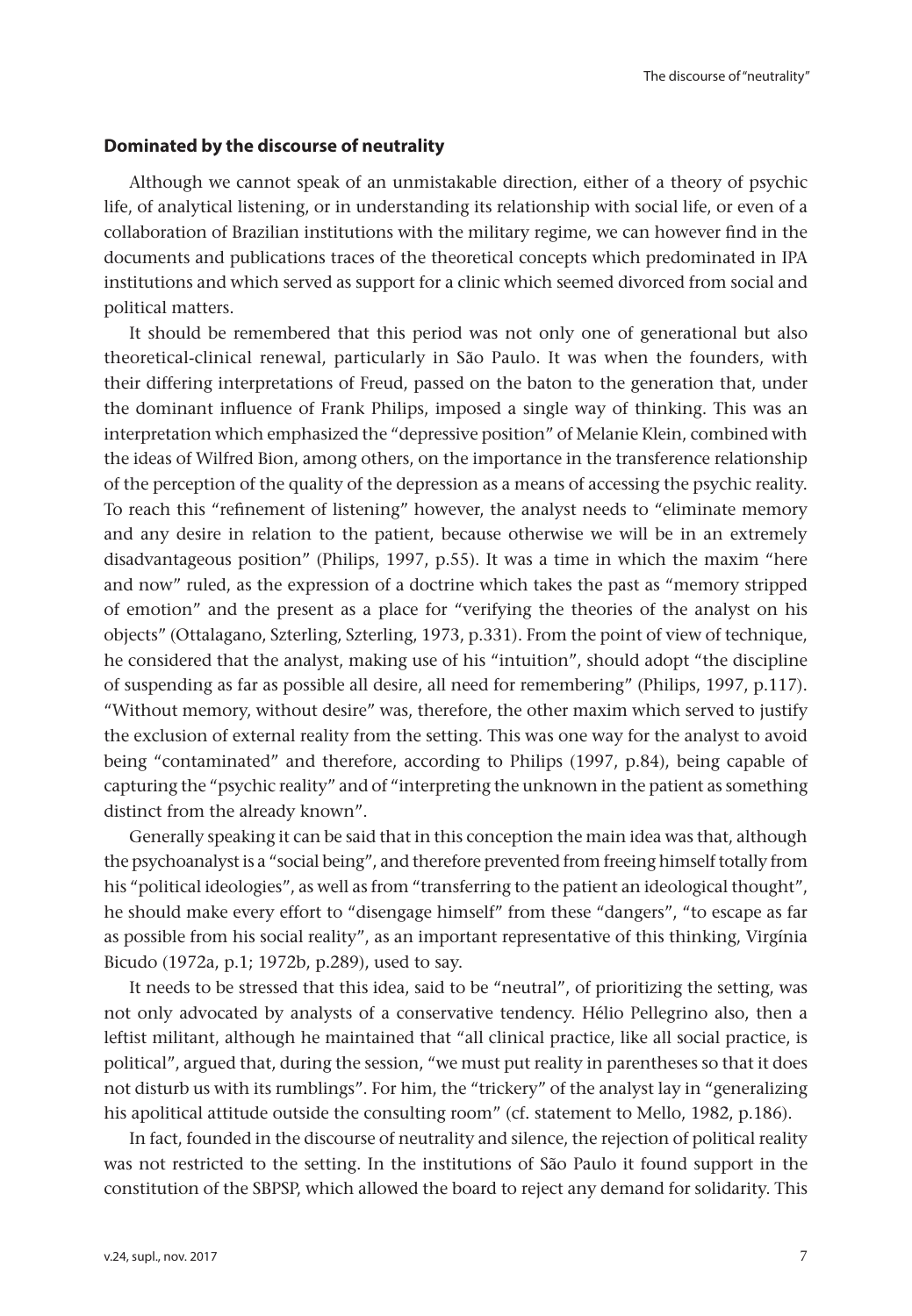was the case, for example, with the campaign for the release of the psychoanalyst Marcelo Viñar, in 1972 (Oliveira, 2005, p.272).

The questions raised on the responsibility of the analyst to society were accompanied by the theory that analytical work is directed "exclusively towards internal reality", given that it is only "through the changes achieved in this reality" that it is possible "to hope for changes in external reality, or more widely in the social environment" (Assis, 1973, p.314). In the realm of ideas could be seen what Castoriadis (1990, p.150) called "the omnipotence of the unconscious".

Acceptance of these ideas was overwhelming. It was a time of formal transmission, centered on submission and obedience. During the years of the dictatorship, few dared to take an independent line or to show their disagreement with these policies. Those who adopted such an attitude experienced a kind of marginalization, or, as the trainee affiliated to the Brasilia group, Luiz Meyer (s.d., p.2), protested at the time, they saw their criticisms restricted to "psychoanalytical schemes and the consequent reduction to the merely psychological sphere of a reality which demanded to be evaluated by another kind of yardstick". On this view, said Meyer, the candidate found himself either subject to a relationship of "real and/or neurotic dependency (stemming from idealization) in relation to the institution", or informed by a distorted perception caused by "projective and introjective identifications" (p.3). Meyer drew attention, among other things, to the normative and coercive intervention of the allpowerful analyst, to the "physiological" relationship established between the candidate and the analyst, to the "lack of freedom" and, above all, to the importance which economic power had acquired in analytical training, resulting in the fact that the relationship between the patient and the analyst was established by "contractual ties". Meyer complained particularly of an "interpretation of a political nature" (p.5), fundamental in understanding this type of institution, which established a relationship of authority and real power, while at the same time he lamented that such a discussion had been emptied of analysis (Oliveira, 2005, p.269).

From this perspective, one can say that these institutions followed the model of heteronomous societies, governed by "a prohibition on thought, the blocking of representational ideas, a silence imposed on radical imagination (Castoriadis, 1990, p.150). Moreover, under the cloak of neutrality, there was a suppression of reality, or its confinement to internal reality, encouraging an alienation which, according to Lacan (1973), consists in a *veil* which condemns the subject in his relationship with his ego to become dependent on the Other, prevented from affirming himself as an object of desire, and thereby inserted in the Hegelian dialectic of master and slave.

# **The 1980s, the winds of democracy are felt in International Psychoanalytical Association institutions**

In order to prove that psychoanalytic institutions are not divorced from social factors, to show that social changes find their equivalent in the individual, it was necessary to embrace the winds of democracy, a little liberty in Brazil, so that in the 1980s this attitude of submission to the master was questioned, along with this kind of transmission. Like the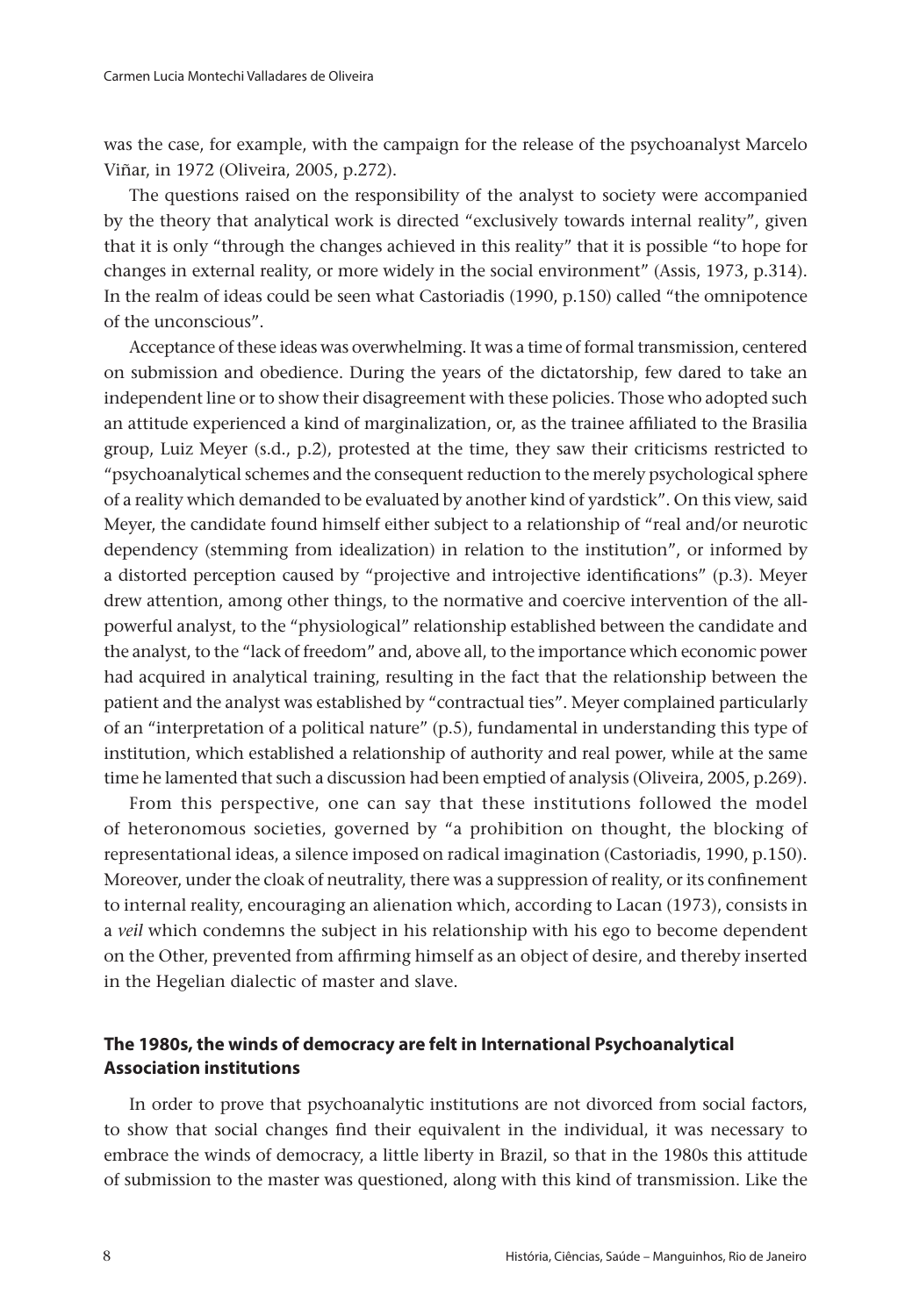return of repression, the movements for bringing back democracy were strongly reflected in institutional life.

In São Paulo, the conception of authoritarian control suffered its first defeat when, in a turbulent process, an opposition platform appeared for the first time and won the elections for the board of SBPSP (Oliveira, 2005, p.274). It was the year 1982, and for the first time since the coup of 1964 the country also held free elections for governor, resulting in a significant victory for the opposition.

In Rio de Janeiro, tensions broke out within the SPRJ, and, inevitably, over the suppressed case of Amílcar Lobo. The trigger was the event entitled "Psychoanalysis and Fascism", organized by the Psychoanalysis Social Clinic at the Pontifícia Universidade Católica do Rio de Janeiro (PUC-Rio), in September 1980, on the theme of torture practiced against political prisoners. During the debate, a former political prisoner, Rômulo Noronha de Albuquerque, took the floor to denounce the torture he had suffered and the presence of the psychoanalyst Amílcar Lobo in the team of torturers. The demands for an explanation directed to the board of SPRJ and the public statements of revered analysts such as Hélio Pellegrino, Eduardo Mascarenhas and Wilson Chebabi were decisive. The three leading exponents of psychoanalysis in Rio also took advantage of the occasion to denounce, in a historic interview with *Jornal do Brasil*, what they called the "barons of psychoanalysis" (Cerqueira Filho, 1982). In reality, as pointed out by Mello (1982, p.181, emphasis in the original), they were protesting about what the psychoanalysis community already knew all too well: "the high cost of treatment, the gerontocracy running psychoanalytic institutions, the ideological discrimination against candidates for entry, the fake 'apolitical' stance, and even the ignorance of the works of Freud".

The reaction was not long in coming. Scarcely accustomed to debate, the SPRJ board decided to expel the three illustrious analysts. It was obviously unprepared for the strong reaction of solidarity by the members, who in reply demanded both the readmission of the analysts and a "democratic reform of the Society's constitution" (Cerqueira Filho, 1982, p.191-192). This was the start of a major internal and external process, the effects of which on the society were felt for many years and are still being felt.

These events remind us of the eloquent silence in the psychoanalytic movement over the collaboration of psychoanalysts with the Nazi regime in Germany, particularly the case of Werner Kemper, who, at the end of the Second World War, set himself up in Rio de Janeiro in December 1948 and founded the Rio psychoanalysis movement. Today we know that, having suppressed his past as a collaborator, he commenced a process of transfers in which, in the 1970s, we find his former pupil, Leão Cabernite, as the teacher of Amílcar Lobo (Kupermann, 2014). There are still considerable gaps and gray areas in this history, particularly over the responsibility of the institutions and analysts involved. The whole story is evidence of a trauma in the psychoanalytic world which has still not been treated and cured. Psychoanalysis teaches us that silence and forgetting lead to repetition (Freud, 1985) in its deadly aspect, which in turn reinforces the need to reflect on a practice which dissociates external and internal realities so as to produce a predominant "endopsychic conception" and prevents us from noting what is happening in society.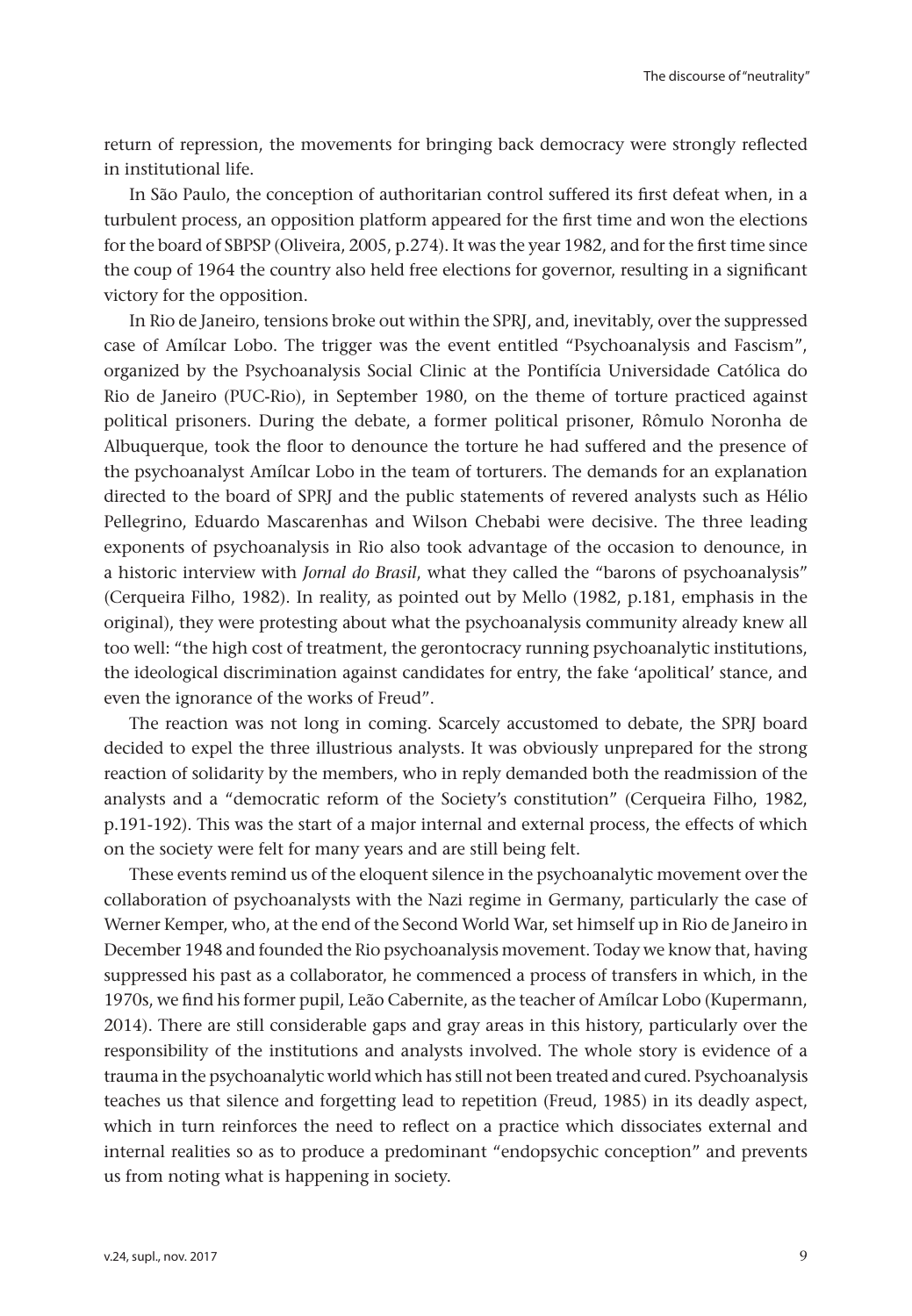# **In defense of psychoanalysis in** *polis*

Although psychoanalysis belongs to the private domain and politics forms part of the public sphere, it is the interaction between the two which affords a deeper understanding of the nature of social bonds (Enriquez, 1983). We find this assumption in various works of Freud, such as *Totem and taboo* (1913), *Group psychology and the analysis of the ego* (1921), *The future of an illusion* (1927) and *Civilization and its discontents* (1931), to cite only the socalled "sociological works".

One example of the importance of bearing in mind this intricate relationship in analysis can be found in the work of Marcelo Viñar (2014, p.228) where he states that:

> in a certain sense, the dictatorship has helped us to listen to how society impinges on sessions. For this purpose, there is no need for torture… modern life is enough. But at the very least the circumstances made us understand that the noise of the city entering the consulting room is not just noise, is not just something we can discard, but there is an influence on private and personal life which extends to the course of an individual in society; that something of collective history affects the individual, and something of personal life which represents the individual as a social being.

For this author, analysis cannot be immune from the porous nature of the boundary between the external and the internal. If, on the one hand, the unconscious is, as Lacan (1966, p.258) says, that part of concrete discourse in its trans-individual aspect, which the subject does not have at his disposal to reestablish the continuity of his conscious speech, on the other hand, as Zygouris (2002) reminds us, it is also collective and ethical, marked not only by family history but by the discourses of two subjects who go through the analytical process.

To deny the importance of the implications not only of politics but of the analyst in this process is to ignore the fact that psychoanalysis is "the production of two persons". As Zygouris (2002, p.43) says, the analyst, "by virtue of his transference, his own history and, principally, his own theoretical beliefs and ideologies, will influence the investigative direction during treatment, even if he says little… even if he is silent". As Caterina Koltai (2000, p.29) says, the fundamental question arising from this problem is to know whether "the analyst can allow himself not to want to know anything of what is going on around him?" It is as though current events which cause discontent in society are not "accepted in the consulting room as symptoms".

As Freud (1985, p.263) said, "it must not be forgotten that the analytical relationship is founded on a love for the truth, that is to say, on the recognition of reality and that it excludes any kind of sham or deception". For him, analysis achieves its purpose when it transmits a conviction of the existence of the unconscious, enabling the subject to perceive what has been repressed, and also, as Castoriadis (1990, p.148) stressed, when it "helps the individual to become autonomous, capable of reflection and deliberation". We must not forget that psychoanalysis is a talking cure, based on the ethic of freedom, which is a necessary precondition for it to proceed freely, even though for this purpose the subject is aware that he is not the owner of his own self, given that it is subject to influences of various kinds.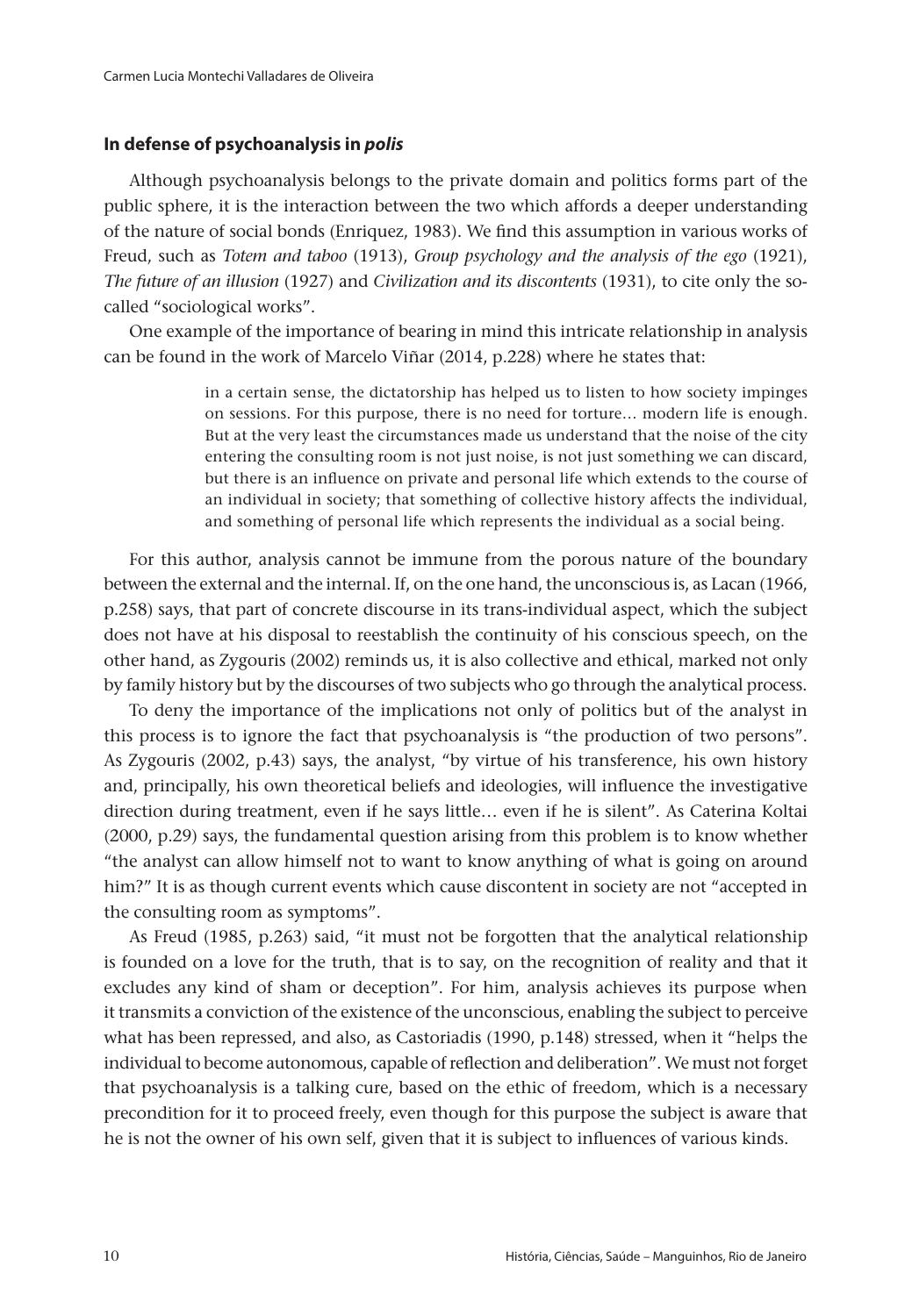On the other hand, as René Major says,

Psychoanalysis is based on a relationship with the word, a relationship with the other and a relationship with elements of memory which are true. This truth speaks as much through lies and all kinds of distortions as through that which is involuntarily separated from consciousness. The narrative of history therefore, whether individual or collective, contains a subjective part owing to the desires, illusions, convictions or dogmas which infest the formation and composition of the narrative (Major, Pires, 1998, s.p.).

Recall so as not to forget, and also so that responsibility for the truth can be assigned, elaborated and repaired, and thus the traumatic experience can be left behind. So that psychoanalysis, a tributary of the rule of law and of democracy, "becomes again the bastion of free and courageous thought" (Zygouris, 2006, p.10).

In this context, the publication of the reports of the National Truth Commission (Comissão Nacional da Verdade) are to be applauded. Set up with the "strategic objective of promoting the public enquiry and investigation into the grave violations of human rights in Brazil" (CNV, 2014, p.21), among its 54 recommendations is a guarantee of permanent medical and psycho-social treatment for the victims of such violations, including the training of professionals. From this process emerged the Testimony Clinic (Clínica do Testemunho), a mental health service run by psychoanalysts and intended for those affected by State violence under the military dictatorship.

This is a way to ensure that the word can circulate freely, which was banned in the prisons of the dictatorship. It is a way to prepare this tragic page from history and to provide reparation. It is equally a way to maintain psychoanalysis in its therapeutic and civilizing functions, without forgetting, as Zygouris (2006) reminds us, that the aim of analysis is to be on the side of life. For the analyst, it is a way of taking part in questioning the destiny of *polis*.

### **REFERENCES**

ASSIS, Nilo Ramos.

Síntese do relatório "O conflito das gerações", grupo B, tema oficial do IV Congresso Brasileiro de Psicanálise em 1973. *Revista Brasileira de Psicanálise*, v.7, n.3, p.314-315. 1973.

BICUDO, Virgínia Leone. Os institutos de psicanálise frente às ideologias sociais. *Jornal de Psicanálise*, v.4, n.18, p.1-2. 1972a.

BICUDO, Virgínia Leone. Incidência da realidade social no trabalho analítico. *Revista Brasileira de Psicanálise*, v.6, n.3- 4, p.282-305. [Relatório, tema oficial do nono Congresso Latino-Americano de Psicanálise, Caracas, 1972]. 1972b.

BOTELHO, Ester Zita Fenley. *Os fios da história*: reconstrução da história da psicologia clínica na Universidade de São Paulo. Tese (Doutorado em Psicologia) – Universidade de São Paulo, São Paulo. 1989.

CANDIOTA, Luiz Roberto Salgado. A "economia" da formação de psicanalistas: esboço de um modelo hipotético. *Jornal de Psicanálise*, n.21, p.6-42. 1976.

#### CASTORIADIS, Cornelius.

Psychanalyse et politique, 1987-1989. In: Castoriadis, Cornelius. *Le monde morcelé*: les carrefours du labyrinthe III. Paris: Seuil. p.141- 154. 1990.

CERQUEIRA FILHO, Gisálio (Org.). *Crise na psicanálise*. Rio de Janeiro: Graal. 1982.

#### $C<sub>N</sub>$

Comissão Nacional da Verdade. Relatório, v.1. Disponível em: http://www.cnv.gov.br/index. php?option=com\_content&view=article&id=571. Acesso em: 11 dez. 2014. 2014.

#### ENRIQUEZ, Eugène.

*De la horde à l'état*: essais de psychanalyse du lien social. Paris: Gallimard. 1983.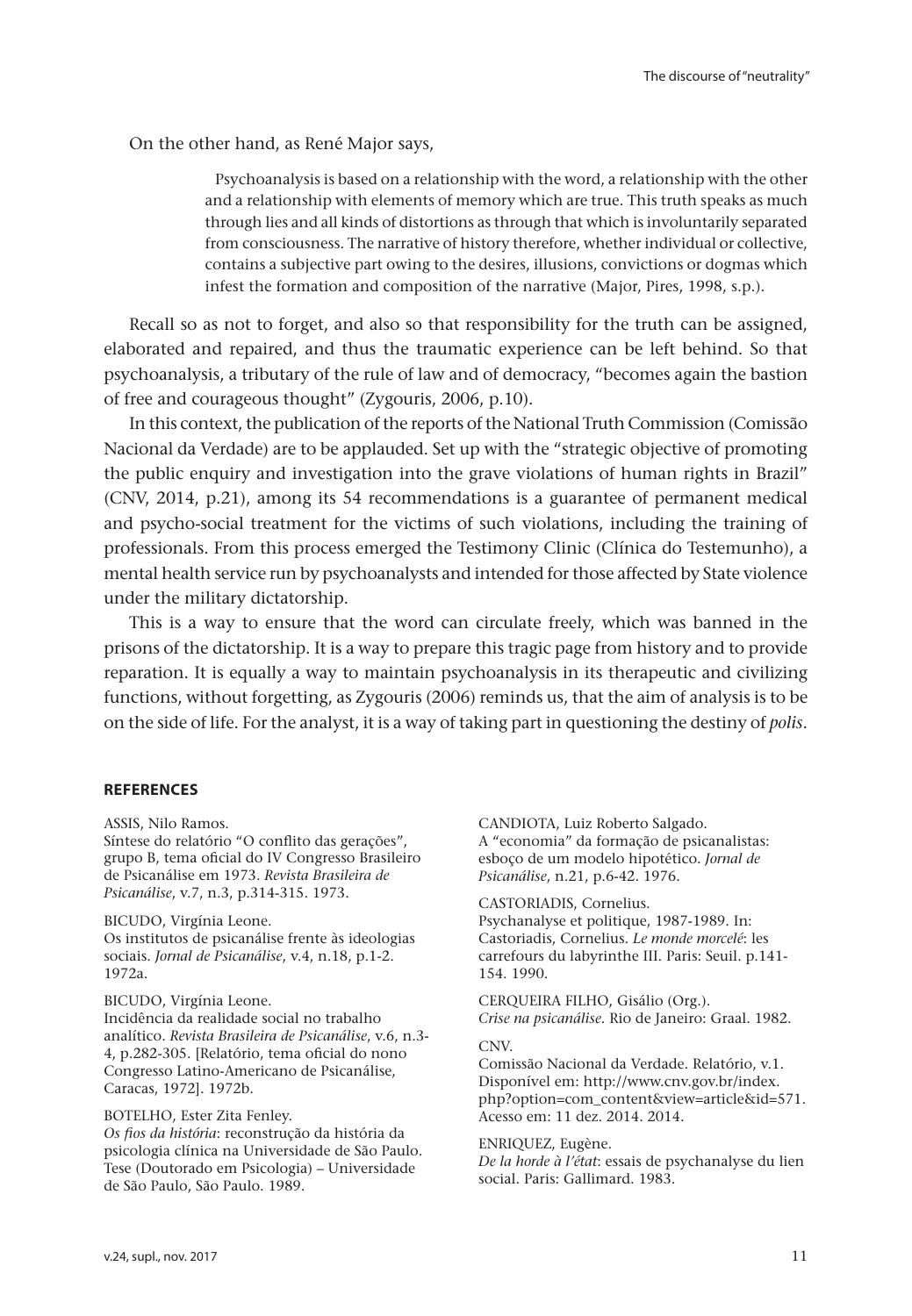#### FERREIRA, João Batista.

Clinique sociale de psychanalyse et la favela dos Cabritos: du luxe dans la fange ou la psychanalyse sans divan est-elle possible? In: Macedo, Heitor O'Dwyer (Org.). *Le psychanalyste sous la terreur*. Vigneux: Matrice. 1986.

#### FREUD, Sigmund.

L'analyse avec fin et l'analyse sans fin [1937]. In: Freud, Sigmund. *Résultats, idées, problèmes II, 1921-1938*. Paris: PUF. p.231-268. 1985.

GAGEIRO, Ana Maria; TOROSSIAN, Sandra D. A história da psicanálise em Porto Alegre. *Analytica: Revista de Psicanálise*, v.3, n.4, p.117- 144. Disponível em: http://www.ufsj.edu.br/ analytica/. Acesso em: 1 dez. 2014. 2014.

# KOLTAI, Caterina.

*Política e psicanálise*: o estrangeiro. São Paulo: Escuta. 2000.

# KUPERMANN, Daniel.

*Transferências cruzadas*: uma história da psicanálise e suas instituições. São Paulo: Escuta.  $2014.$ 

#### LACAN, Jacques.

*Le séminaire, livre 11*: les quatre concepts fondamentaux de la psychanalyse. Paris: Seuil. 1973.

#### LACAN, Jacques.

Fonction et champ de la parole et du langage en psychanalyse. In: Lacan, Jacques. *Écrits*. Paris: Seuil. p.237-365. 1966.

#### MAJOR, René; PIRES, Paulo Roberto.

Réponses à Paulo Roberto Pires. In: Major, René. *Estados generales del psicoanálisis*: perspectivas para el tercer milenio. Disponível em: http:// www.psicomundo.com/foros/egp/reponsesmajor.html. Acesso em: 1 dez. 2014. 1998.

#### MELLO, Roberto.

Os barões da psicanálise. [Documento 1]. In: Cerqueira Filho, Gisálio. *Crise na psicanálise*. Rio de Janeiro: Graal. p.181-188. 1982.

#### MEYER, Luiz.

*Campo dos candidatos*: pensamento de Brasília. São Paulo: SBPSP. (Documento interno). s.d.

OLIVEIRA, Carmen Lucia Montechi Valladares de. Psychoanalysis in Brazil during Vargas' time. In: Damousi, Joy; Plotkin, Mariano B. *Psychoanalysis and politics*: histories of psychoanalysis under conditions of restricted political freedom. New York: Oxford University Press. p.113-133. 2012.

OLIVEIRA, Carmen Lucia Montechi Valladares de. Higienismo e psicanálise de crianças no Brasil. Trabalho apresentado no colóquio 100 anos da psicanálise com crianças, 2009. São Paulo. (Instituto Sedes Sapientiae). 2009.

OLIVEIRA, Carmen Lucia Montechi Valladares de.

*História da psicanálise em São Paulo*. São Paulo: Escuta; Fapesp. 2005.

#### OLIVEIRA, Walderedo Ismael de.

Discurso do presidente. *Revista Brasileira de Psicanálise*, v.8, n.3, p.423-427. (Décimo Congresso Latino-Americano de Psicanálise, Rio de Janeiro, 1974). 1974.

#### OTTALAGANO, Cesar; SZTERLING, Gecel; SZTERLING, Faja. Conflito de gerações, emergente de ideias novas.

*Revista Brasileira de Psicanálise*, v.7, n.3, p.321- 338. 1973.

#### PHILIPS, Frank.

*Psicanalise do desconhecido*. São Paulo: Editora 34. 1997.

PINTO, Genserico Aragão de Souza. *Da psicoanálise* (a sexualidade das nevroses). Tese (Doutorado em Medicina) – Faculdade de Medicina do Rio de Janeiro, Rio de Janeiro. 1914.

#### PLOTKIN, Mariano Ben.

The diffusion of psychoanalysis under conditions of political authoritarianism: the case of Argentina, 1960s and 1970s. In: Damousi, Joy; Plotkin, Mariano (Ed.). *Psychoanalysis and politics*. New York: Oxford University Press. p.185-208. 2012.

ROUDINESCO, Élisabeth; PLON, Michel. *Dicionário de psicanálise*. Rio de Janeiro: Jorge Zahar. 1998.

#### RUSSO, Jane.

The social diffusion of psychoanalysis during the Brazilian military regime; psychological awareness in an age of political repression. In: Damousi, Joy; Plotkin, Mariano (Ed.). *Psychoanalysis and politics*. New York: Oxford University Press. p.165-184. 2012.

#### RUSSO, Jane.

*O corpo contra a palavra*: as terapias corporais no campo psicológico dos anos 80. Rio de Janeiro: Editora UFRJ. 1993.

#### SÉRIO, Nádia Maria Ferreira.

*Reconstruindo Farrapos*: a trajetória histórica da SPRJ: instituição e poder*.* Tese (Doutorado em História) – Universidade Federal Fluminense, Niterói. 1998.

#### SKIDMORE, Thomas.

*Brasil*: de Castelo a Tancredo, 1964-1985. Rio de Janeiro: Paz e Terra. 1988.

#### VETÖ HONORATO, Silvana.

*Psicoanálisis en estado de sitio*. Santiago: Facso. 2013.